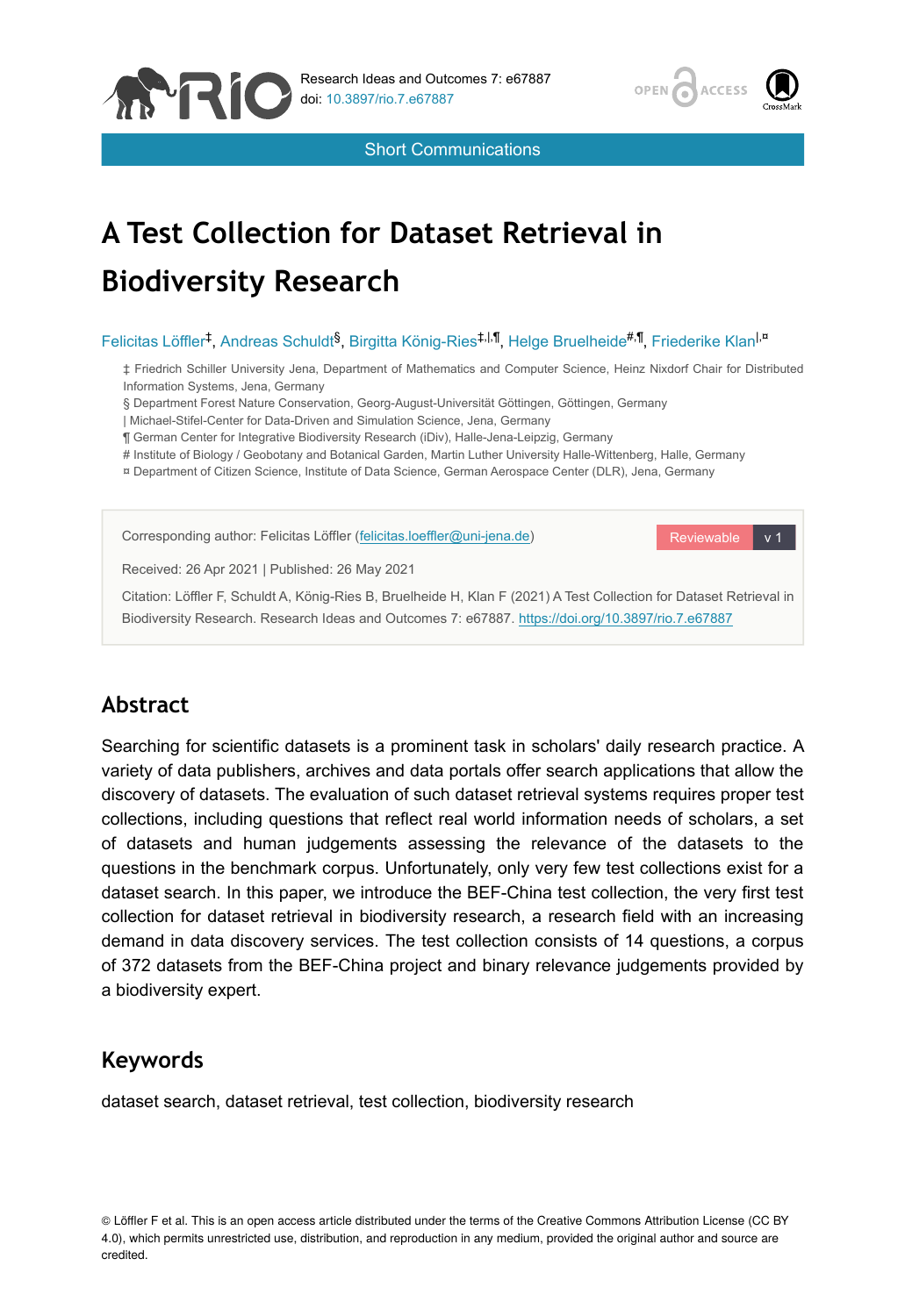## **Introduction**

Dataset search and data reuse are becoming more important in scholars' research practice. Instead of recreating datasets by repeating experiments or for the comparison of new datasets with similar data collected under different conditions, scholars increasingly search for existing datasets. For example, GBIF's scientific report (GBIF Secretariat 2020) shows a growing number of peer-reviewed publications over the last decade reusing GBIF datasets. Hence, retrieval systems offered by various data publishers, archives and data portals are receiving increasing attention. Evaluations with test collections are required to determine whether a dataset retrieval system supports its users well in identifying relevant datasets. In Information Retrieval (IR), an evaluation setting consists of a corpus of documents, a certain amount of questions or queries and human assessments that document which datasets match which queries. Driven by the highly influential and annual Information Retrieval Challenge, TREC [\(https://trec.nist.gov/\)](https://trec.nist.gov/), a multitude of test collections are available for the retrieval of publications and websites in different application domains. However, appropriate test collections are missing for dataset retrieval. While longer textual resources, i.e. documents, constitute the information base in document retrieval, dataset retrieval is usually based on structured metadata accompanying each dataset (Khalsa et al. 2018). Test collections for dataset search need to include these metadata.

One research domain with an increasing demand for data discovery services is biodiversity research, a domain that examines the variety of species, their genetic diversity and ecological diversity. Scholars working in the fields of biodiversity research often need to search and combine several datasets from different experiments to answer a research question. Hence, proper data retrieval systems are needed to support these data discovery tasks. In this work, we introduce the first test collection for dataset retrieval in biodiversity research. We focus on an important sub-domain in biodiversity research, ecosystem functioning, that has been intensively studied in the BEF-China project [\(https://www.bef](https://www.bef-china.com)[china.com](https://www.bef-china.com)). In this project, 372 datasets are publicly available with structured metadata files. Metadata are descriptive information about the measured or observed primary data and contain information such as author, collection time, title, abstract, keywords and parameters measured. Depending on the domain, metadata are provided in a specific structure or metadata schema. In the BEF-China project, all metadata files are provided in EML, the Ecological Metadata Language ([KNB \(ecoinformatics.org\)](https://knb.ecoinformatics.org/tools#eml)). Providing relevance judgements is a very time-consuming task. Therefore, we only selected 14 questions collected in various biodiversity projects. They do not cover all search interests in biodiversity research, but reflect real world information needs of scholars. Binary human relevance assessments are provided by a biodiversity expert.

The structure of the paper is as follows: at first, we present related work. Afterwards, we describe the creation steps of the BEF-China test collection, including data collection, question collection and human ratings. At the end, we conclude with a summary of our findings.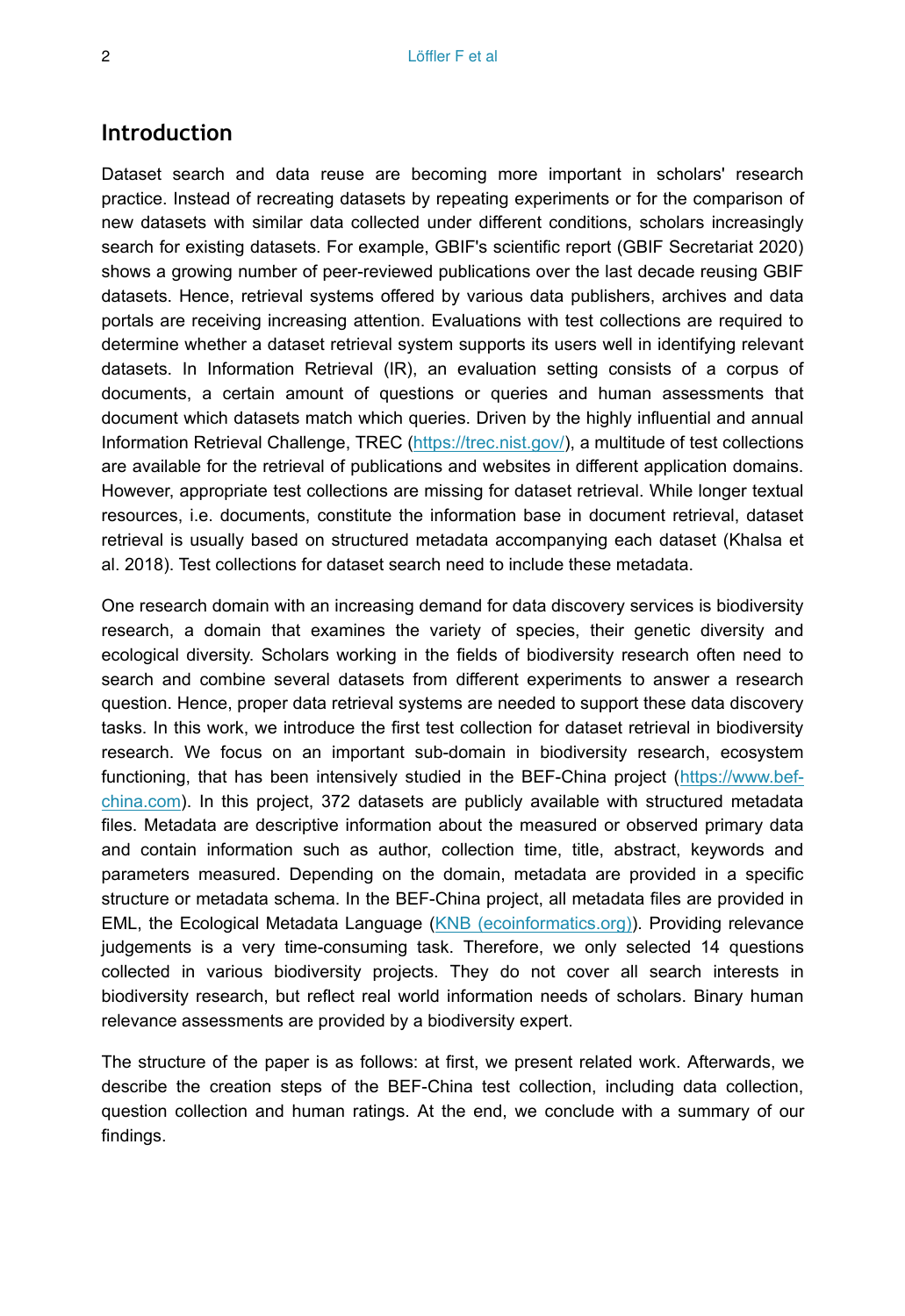The test collection is publicly available on GitHub at [https://github.com/fusion-jena/](https://github.com/fusion-jena/befchina-test-collection) [befchina-test-collection](https://github.com/fusion-jena/befchina-test-collection) and on Zenodo via [http://doi.org/10.5281/zenodo.4704947.](http://doi.org/10.5281/zenodo.4704947)

# **Related Work**

A retrieval system consists of a collection of documents (a corpus) and a user's information needs that are described by a set of keywords (query). The main aim of the retrieval process is to return a ranked list of documents that match the user's query. Numerous evaluation measures have been developed to assess the effectiveness of retrieval systems in terms of relevance. For this purpose, a test collection is required that consists of three parts (Manning et al. 2008):

- 1. a corpus of documents,
- 2. representative information needs expressed as queries and
- 3. a set of relevance judgements provided by human judges containing assessments of the relevance of a document for given queries.

If judgements are available for the entire corpus, they serve as baseline ("gold standard") and can be used to determine the fraction of relevant documents a search system finds for a specific query.

In Life Sciences, one of the first Information Retrieval benchmarks is the Genomics Track Challenge (Hersh and Voorhees 2009) at TREC conference series. The corpus consists of pubmed articles and natural language questions. In addition, the questions contain prelabelled biomedical categories such as [PROTEINS], [GENES] or [DISEASES], for example, "What [GENES] are involved in insect segmentation?". The relevance judgements are binary human assessments and indicate whether a document is relevant to a question and topic or not. A further large annual competition in biomedicine is the the BioASQ Challenge (Tsatsaronis 2015) with a stronger focus on Question Answering (Unger et al. 2014). The competition comprises three parts, including entity extraction, the conversion of natural language questions into a semantic web format, such as RDF triples [\(https://www.w3.org/TR/rdf11-primer/\)](https://www.w3.org/TR/rdf11-primer/) and the retrieval of the exact answer to a natural language query. Similar to the Genomics Track Challenge, the corpus consists of pubmed articles and the topics comprise biomedical entities such as diseases, genes, proteins, species and drugs.

The BioCADDIE Test Collection (Cohen et al. 2017) is a test collection for dataset search and provides a corpus of  $\sim$ 794,000 biomedical metadata files from various data repositories. Domain experts created 137 questions related to biomedicine, based on question templates considering entity types, such as data type, disease type, biological processes and organisms. The datasets were indexed in multiple search engines. For 15 selected questions, two runs were performed in each search engine and the results were merged across all systems. The final result list was evaluated by annotators with biomedical expertise who indicated for which question which dataset was relevant, partially relevant or not relevant.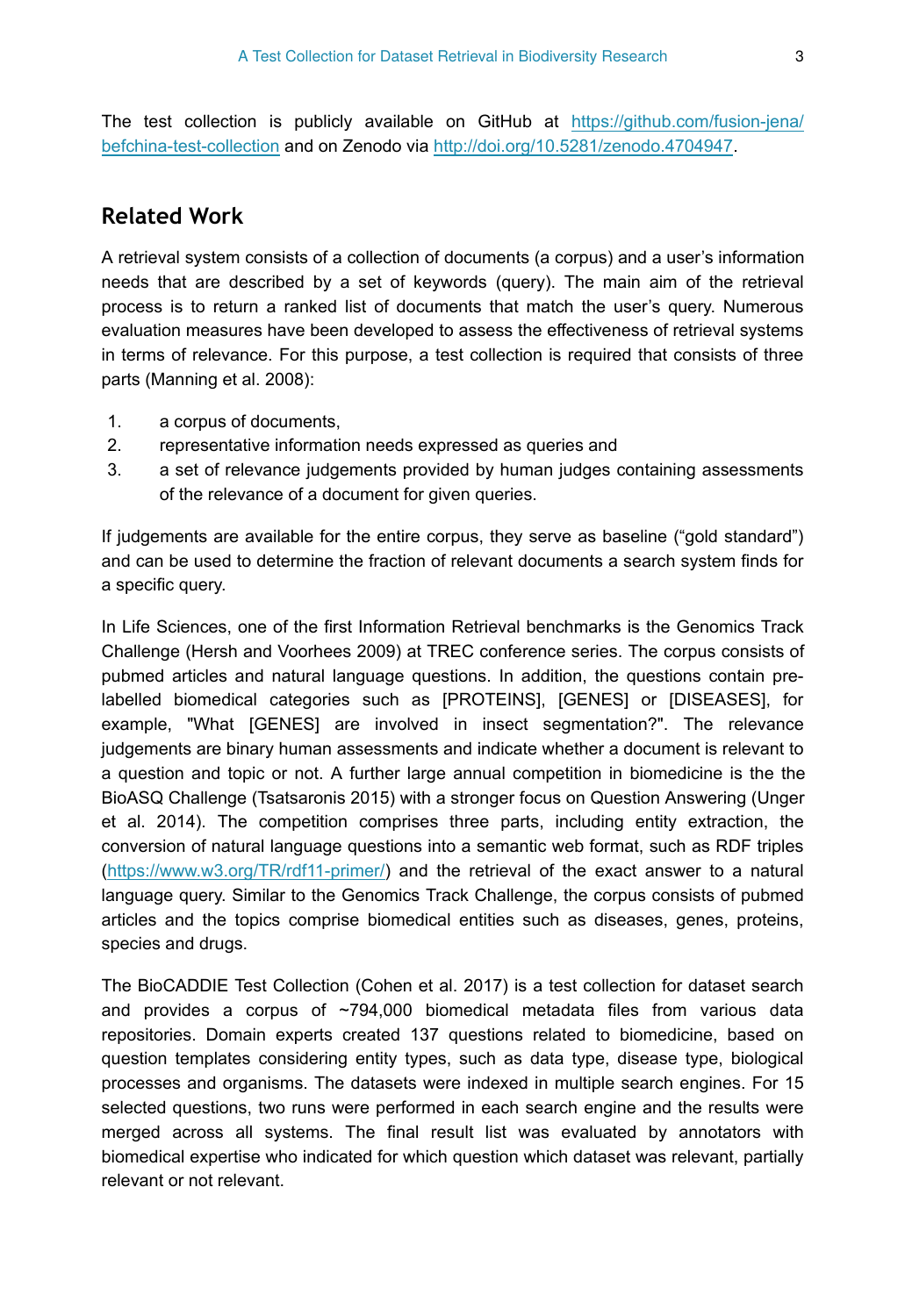To the best of our knowledge, there is no test collection available for dataset search in biodiversity research. Therefore, in the following, we introduce our test collection for dataset retrieval in biodiversity research.

# **The BEF-China Dataset Retrieval Test Collection**

Biodiversity research nowadays is a very heterogenous research field that goes beyond the exploration of species richness and taxon relations. Over the last few decades, research into the relationships between biodiversity and ecosystem functioning and the consequences of biodiversity change for ecosystems, has become a key topic of interdisciplinary biodiversity research (Tilman et al. 2014). One example of such a diverse project is the BEF-China project aiming at the exploration of Biodiversity-Ecosystem Functions (BEF) in a large and highly species-rich forest in the subtropics. In order to measure ecosystem functions, such as carbon and nitrogen storage, nutrient cycling and the prevention of soil erosion, measurements were made in natural forests in the Gutianshan National Nature Reserve in Zhejiang Province (comparative study plots, CSPs) and new forests varying in diversity levels were planted in 2008 at two sites (A and B) in Jiangxi Province, China (Bruelheide et al. 2011Bruelheide et al. 2014). The project was divided into 12 sub-projects exploring different aspects of ecosystem functions, for example, primary production, plant growth and demography, woody decomposition and microbial biomass and activity.

## **Data Collection**

The data collected in the BEF-China project are publicly provided in a corpus of 372 metadata files. Most datasets also provide open access to the primary data. The metadata information are stored in XML files following the EML metadata schema [\(https://](https://eml.ecoinformatics.org/) [eml.ecoinformatics.org/](https://eml.ecoinformatics.org/)). A data manager supported the scientists in providing proper data descriptions to ensure FAIR data and metadata (Wilkinson et al. 2016). An excerpt of an example metadata file is provided in Fig. 1.

## **Question Collection**

The development of the test collection is driven by two requirements: we aim at providing a test collection reflecting real world information needs from biodiversity scholars. At the same time, we need to ensure that at least a fraction of the datasets in the corpus is relevant to the information needs expressed in the queries. Therefore, we selected six questions from a question corpus, collected in our previous research (Löffler et al. 2021) that are related to the BEF-China datasets. In addition, we analysed the question structure of this question corpus and grouped the noun entities into various categories such as Organism, Environment or Process. Based on these occurring categories in the questions, we established question templates such as <ORGANISM> in <ENVIRONMENT>, <DATA PARAMETER> measured for (<ORGANISM> OR <ENVIRONMENT>) and <PROCESS> influences (<ENVIRONMENT> OR <ORGANISM>). Following these templates, we created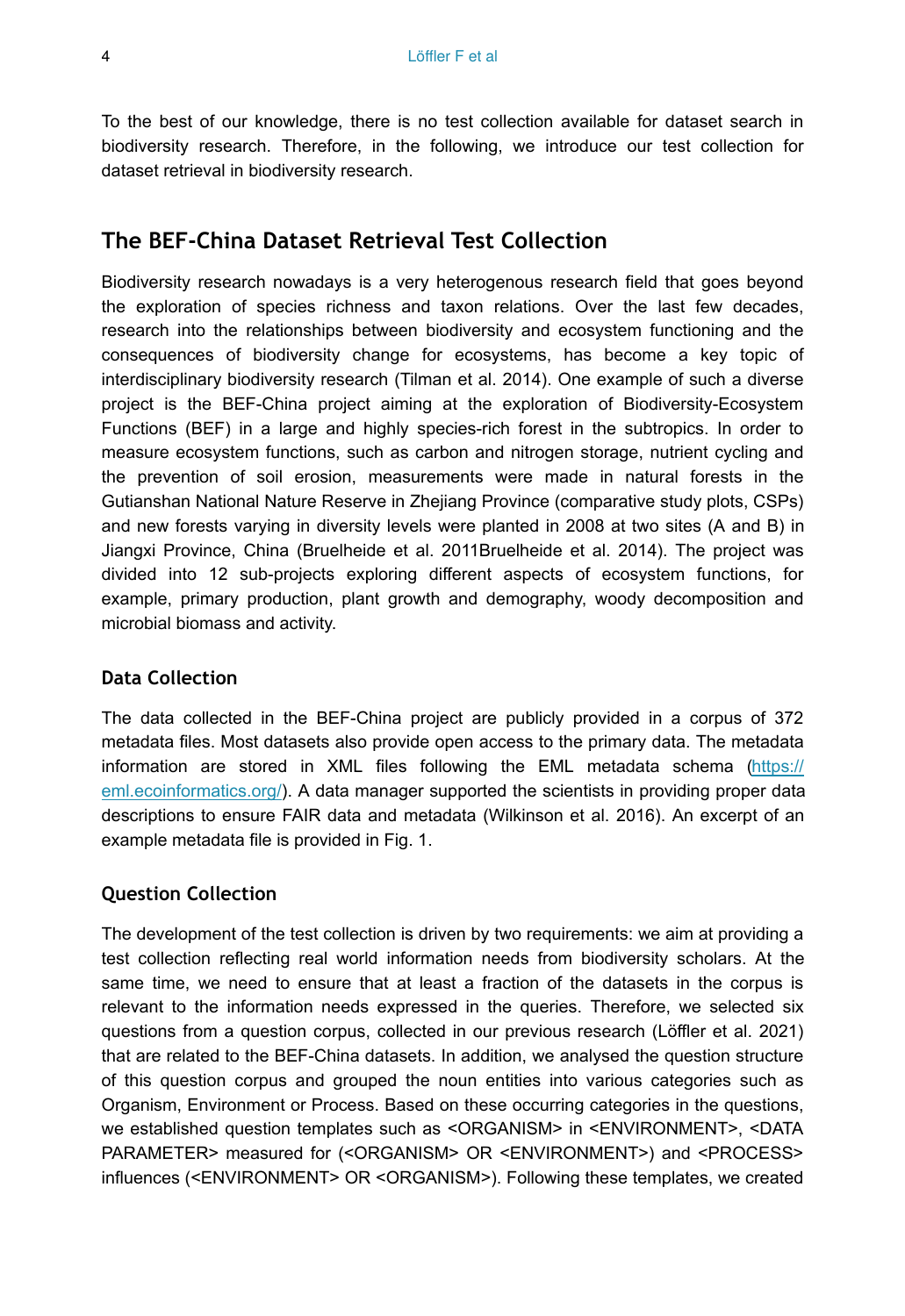a further eight questions related to biodiversity research and ecosystem functioning. The final question corpus used for the benchmark is presented in Table 1.



#### Figure 1. doi

Excerpt of a BEF-China metadata file (Scholten et al. 2011).

#### Table 1.

BEF-China question corpus and number of datasets being relevant to a question.

| Question<br>Number | Question                                                                                        | Number of datasets being<br>relevant to this question |
|--------------------|-------------------------------------------------------------------------------------------------|-------------------------------------------------------|
| Q1                 | Name 3 species that occur in the shrub layer.                                                   | 16                                                    |
| Q2                 | Find 3 plant species where root lengths (depth) have been<br>considered                         | 1                                                     |
| Q <sub>3</sub>     | Find 3 datasets from oaks where nitrogen content have been<br>measured.                         | 18                                                    |
| Q4                 | Find 3 datasets where dry weights from conifers have been<br>measured.                          | 5                                                     |
| Q5                 | Which nutrients occur in soil?                                                                  | 20                                                    |
| Q6                 | Identify all parameters that are correlated to soil depth.                                      | 24                                                    |
| $Q$ 7              | Which taxa associated with tree species have been found, for<br>example, insects on host trees? | 46                                                    |
| Q8                 | Which soil samples in BEF-China data show a low pH value?                                       | 6                                                     |
| Q9                 | Does tree diversity reduce competition?                                                         | 40                                                    |
| Q <sub>10</sub>    | Do the soil carbon concentrations increase with soil depth?                                     | 6                                                     |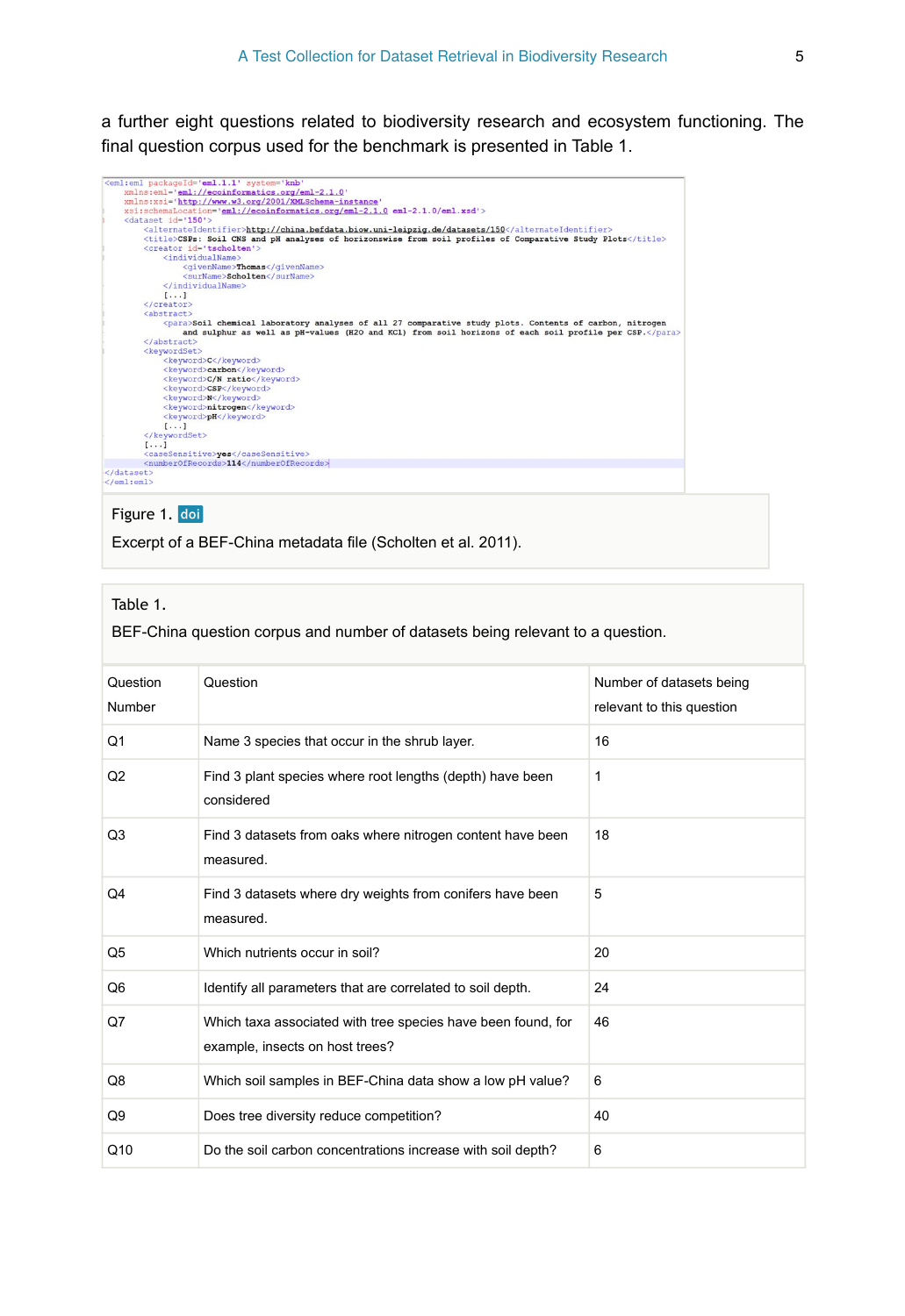| Question<br>Number | Question                                                                                               | Number of datasets being<br>relevant to this question |
|--------------------|--------------------------------------------------------------------------------------------------------|-------------------------------------------------------|
| Q11                | Are there data about the leaf area index (LAI) and, in particular, 8<br>in combination with diversity? |                                                       |
| Q <sub>12</sub>    | How has tree height been measured in BEF-China<br>experiments?                                         | 25                                                    |
| Q13                | How does the nitrogen cycle interact with water?                                                       | 20                                                    |
| Q14                | How significant is the role of throughfall as water input to the<br>forest floor?                      | 4                                                     |

#### **Human Assessments**

Human assessments are required to determine which dataset is relevant to which question. This assessment was provided by one of the co-authors who was the data manager of the BEF-China project at this time and who has acquired a comprehensive overview of the entire corpus of datasets. For each question, he evaluated whether a dataset is relevant or not relevant to each of the 14 questions. He was asked to judge a dataset also as 'relevant' if it only partially comprised relevant data. As the corpus also contains presentations, plot descriptions and theses established in the scope of the BEF-China project, not all datasets are relevant to one of the 14 questions. However, the biodiversity expert took the necessary time to go through all 372 datasets per question. Hence, 5208 relevance judgements (14 questions x 372 datasets) had to be conducted. Out of these 5208 relevance judgements, 239 were judged as relevant or partially relevant. These relevance judgements are provided in a txt file complying with the TREC benchmark data format. An entry in the txt file looks as follows:

1::161::1::1424380312

The first number denotes the question number, the second number provides the dataset number, the third denotes the relevance judgement (1-relevant) and the last number is the timestamp of the creation of the entry. All datasets of the BEF-China corpus that are not mentioned as relevant for a question are deemed not to be relevant. Hence, the txt file only contains the relevant datasets per question.

# **Conclusion**

In this work, we presented the first test collection for a dataset search in biodiversity research. The test collection is publicly available. In our future work, we would like to use the presented test collection for evaluating dataset retrieval systems in the biodiversity domain, such as presented in Löffler et al. (2017).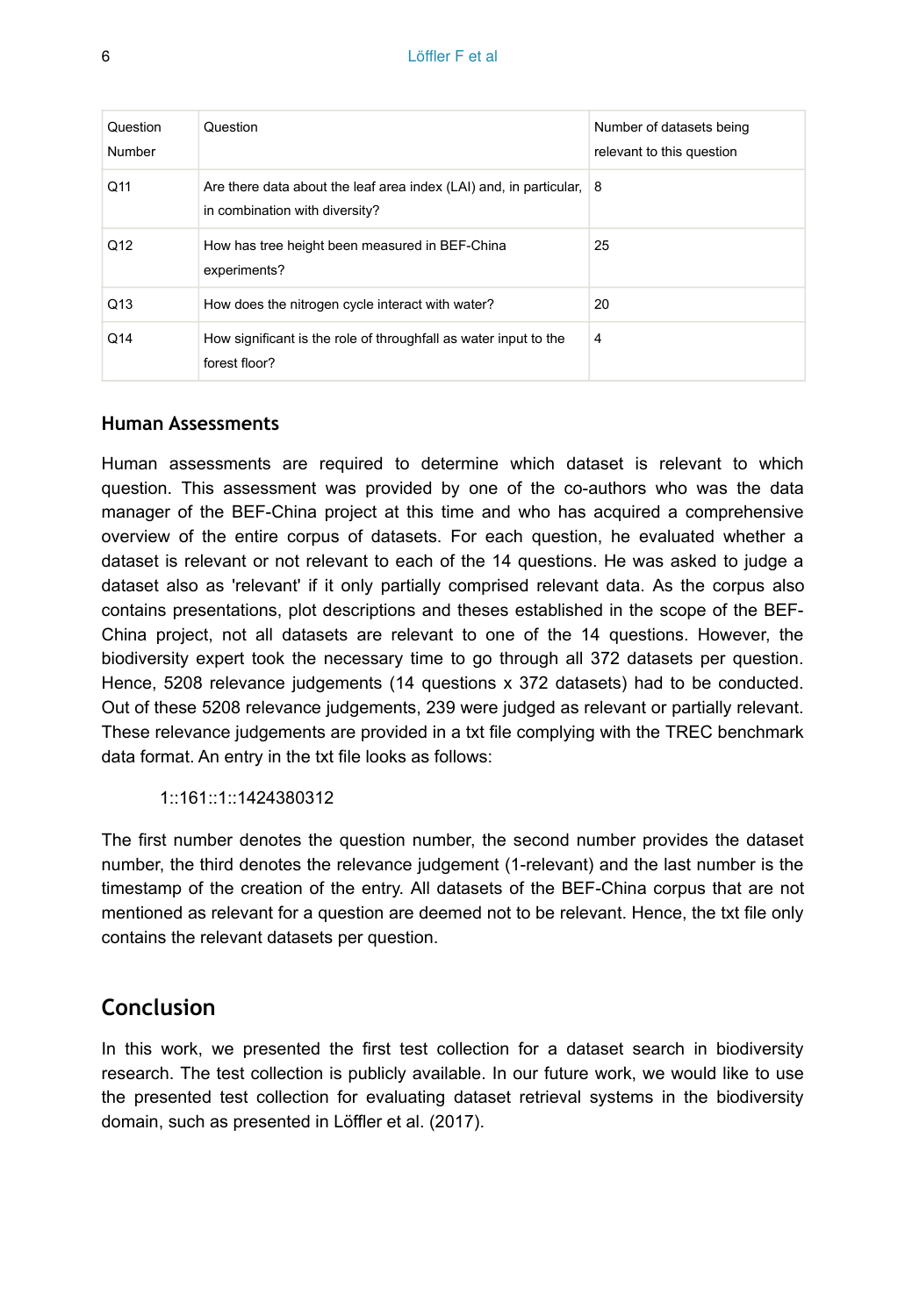# **Acknowledgements**

This work was conducted in the scope of the GFBio project (DFG project number: 229241684) funded by the Deutsche Forschungsgemeinschaft (DFG). The BEF-China project (DFG FOR 891/1-3, DFG project number: 35758305) was also supported by the Deutsche Forschungsgemeinschaft (DFG). We further appreciate the support received by the Sino‐German Centre for Research Promotion (GZ 986), the German Centre for Integrative Biodiversity Research (iDiv) Halle-Jena-Leipzig (DFG - FZT 118, 202548816) and the National Natural Science Foundation of China (31870409).

# **References**

- Bruelheide H, Böhnke M, Both S, Fang T, Assmann T, Baruffol M, Bauhus J, Buscot F, Chen X, Ding B, Durka W, Erfmeier A, Fischer M, Geißler C, Guo D, Guo L, Härdtle W, He J, Hector A, Kröber W, Kühn P, Lang A, Nadrowski K, Pei K, Scherer-Lorenzen M, Shi X, Scholten T, Schuldt A, Trogisch S, von Oheimb G, Welk E, Wirth C, Wu Y, Yang X, Zeng X, Zhang S, Zhou H, Ma K, Schmid B (2011) Community assembly during secondary forest succession in a Chinese subtropical forest. Ecological Monographs 81 (1): 25‑41.<https://doi.org/10.1890/09-2172.1>
- Bruelheide H, Nadrowski K, Assmann T, Bauhus J, Both S, Buscot F, Chen X, Ding B, Durka W, Erfmeier A, Gutknecht JM, Guo D, Guo L, Härdtle W, He J, Klein A, Kühn P, Liang Y, Liu X, Michalski S, Niklaus P, Pei K, Scherer-Lorenzen M, Scholten T, Schuldt A, Seidler G, Trogisch S, von Oheimb G, Welk E, Wirth C, Wubet T, Yang X, Yu M, Zhang S, Zhou H, Fischer M, Ma K, Schmid B (2014) Designing forest biodiversity experiments: general considerations illustrated by a new large experiment in subtropical China. Methods in Ecology and Evolution 5 (1): 74‑89. [https://doi.org/10.1111/2041-](https://doi.org/10.1111/2041-210X.12126) [210X.12126](https://doi.org/10.1111/2041-210X.12126)
- Cohen T, Roberts K, Gururaj AE, Chen X, Pournejati S, Alter G, Hersh W, Demner-Fushman D, Ohno-Machado L, Xu H, et al. (2017) A publicly available benchmark for biomedical dataset retrieval: the reference standard for the 2016 bioCADDIE dataset retrieval challenge. Database 2017 <https://doi.org/10.1093/database/bax061>
- GBIF Secretariat (2020) GBIF Science Review 2020. <https://doi.org/10.35035/bezp-jj23>
- Hersh W, Voorhees E (2009) TREC genomics special issue overview. *Information Retrieval* 12 (1): 1‑15. <https://doi.org/10.1007/s10791-008-9076-6>
- Khalsa S, Cotroneo P, Wu M (2018) A survey of current practices in data search services. Research Data Alliance Data (RDA) Discovery Paradigms Interest Group. <https://doi.org/10.17632/7j43z6n22z.1>
- Löffler F, Opasjumruskit K, Karam N, Fichtmüller D, Schindler U, Klan F, Müller-Birn C, Diepenbroek M (2017) Honey Bee Versus Apis Mellifera: A Semantic Search for Biological Data. In: Blomqvist E, Hose K, Paulheim H, Ławrynowicz A, Ciravegna F, Hartig O (Eds) The Semantic Web: ESWC 2017 Satellite Events. ESWC 2017. Lecture Notes in Computer Science, 10577. Springer, Cham, 98-103 pp. [https://doi.org/](https://doi.org/10.1007/978-3-319-70407-4_19) [10.1007/978-3-319-70407-4\\_19](https://doi.org/10.1007/978-3-319-70407-4_19)